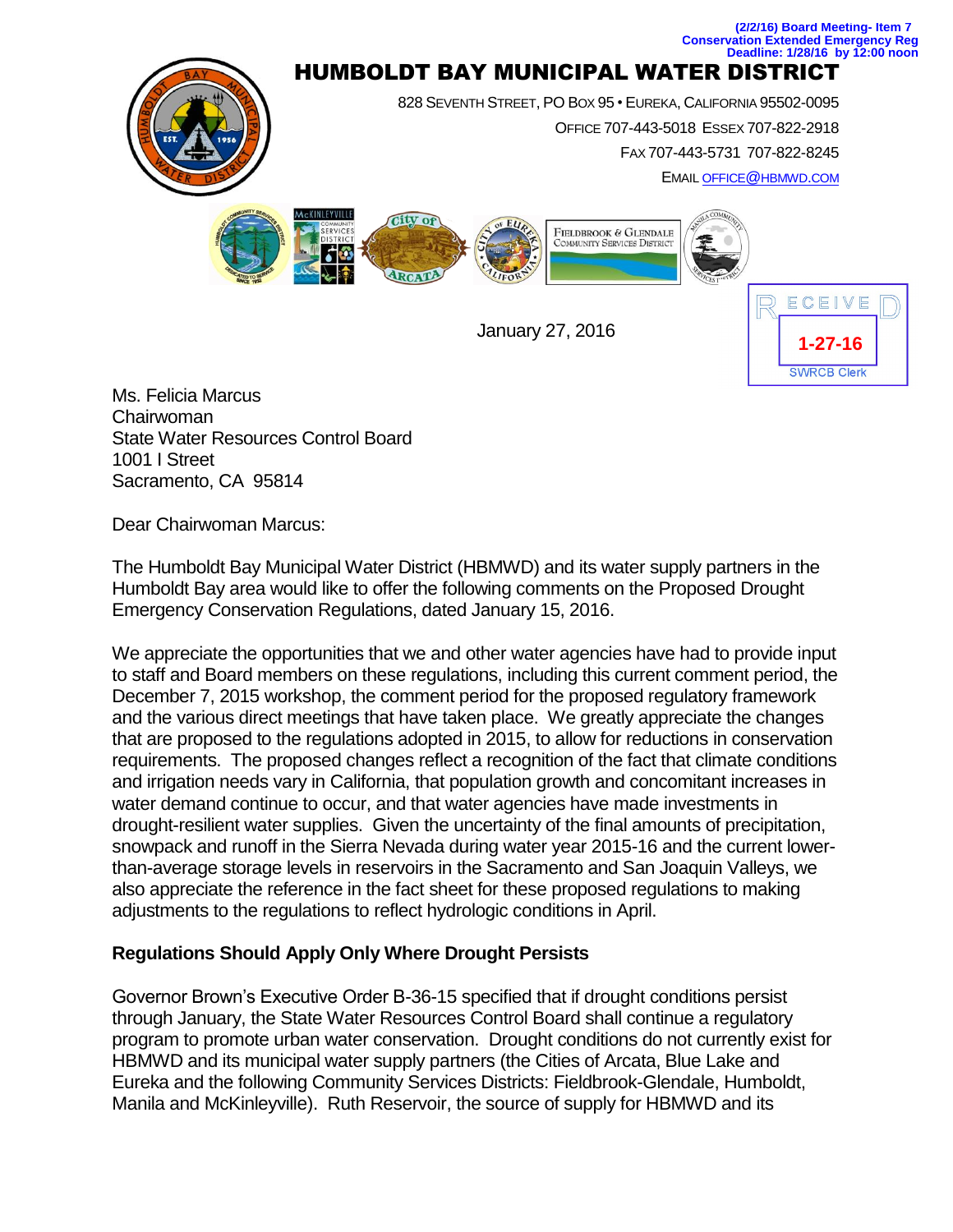partners, filled on December 21 and has been overflowing since. Ruth Reservoir also filled and overflowed four times in water year 2014-15. Precipitation in the Mad River watershed is currently over 150% of average. As the attached hydrographs show, the Mad River flooded on January 17, and is projected to approach monitor stage on January 29.

Because of the lack of drought conditions in the Mad River, HBMWD and its partners anticipate being able to make full beneficial use of their municipal water supplies, while continuing to meet all environmental protection requirements and thus also avoiding the waste and unreasonable use of any water resources.

Reference is made in the "Evidence of Emergency" section of the Emergency Regulations Digest to the U.S. Drought Monitor data from January 12, 2016. On that date, the Drought Monitor showed the northwest region of California (in which the Mad River watershed is located) to be a mix of abnormally dry to moderate drought conditions. However, the Drought Monitor also displays the warning that it displays broad scale conditions, and that local conditions may vary. As noted, conditions on the Mad River vary from this drought designation, and indeed, all of Humboldt County does, given the cancellation of Humboldt County's drought emergency declaration that is planned to be adopted by the Board of Supervisors on February 2, 2016.

Drought conditions also no longer exist for municipal water supplies on the Smith River in Del Norte County nor for those on the Eel River in Humboldt County. Both of these rivers have flooded during the past two months. Additionally, drought conditions no longer exist on the Russian River in Sonoma and Mendocino Counties, and on Walker Creek, Nicasio Creek, Lagunitas Creek and Novato Creek in Marin County. Reservoirs supplied by these rivers and creeks are nearly full, and precipitation is running above average.

## *We request that the emergency conservation regulations be modified to require reductions in potable water production from only those water supplies in which drought conditions persist.*

Thank you again for the opportunity to provide these comments. We look forward to working with your staff, the rest of the Board and you to address any drought conditions in California in 2016.

Sincerely,

and Helliker

Paul Helliker, General Manager Humboldt Bay Municipal Water District



David full

David Hull, General Manager Humboldt Community Services District

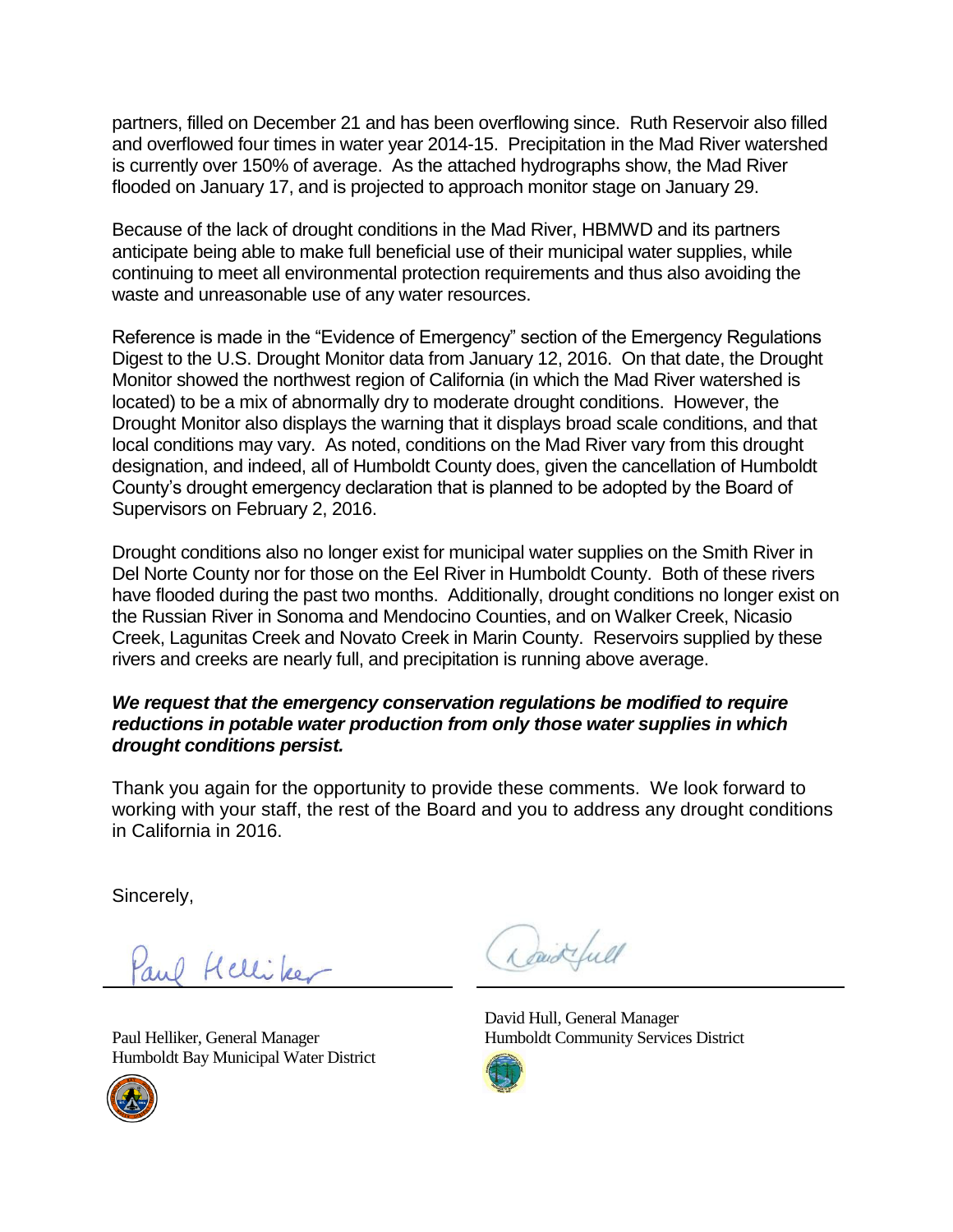Greg Orsini, General Manager McKinleyville Community Services District



Brian Gerving, Public Works Director City of Eureka



Christopher Drop, General Manager Manila Community Services District



Mark S. Andie

Mark Andre, Director of Environmental Services City of Arcata



 $\Delta \ell$ 

Richard Hanger, General Manager  $\frac{\text{Fieldbrook Glendale Community Services District}\left[\begin{smallmatrix}\text{FIELDBROOK & GLENDALE}\\ \text{COMMURITY SERTC}\\\text{COMMURITY SERTCID BISTRC}\end{smallmatrix}\right]$ 

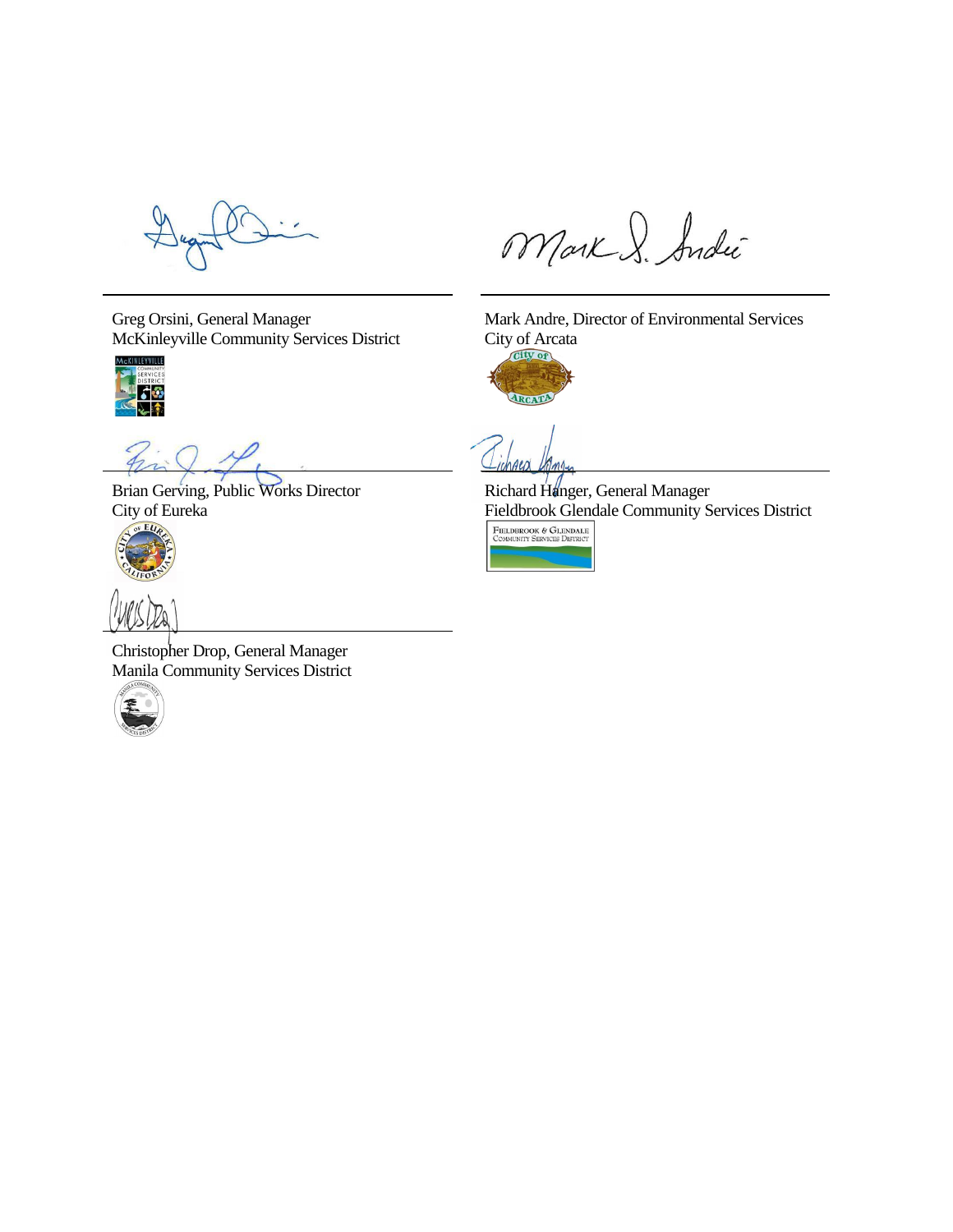## **MAD RIVER - ARCATA (ARCC1)**

Latitude: 40.91° N Longitude: 124.06° W **Location: Humboldt County in California** Forecast -Observed -

**Elevation: 13 Feet River Group: North Coast**